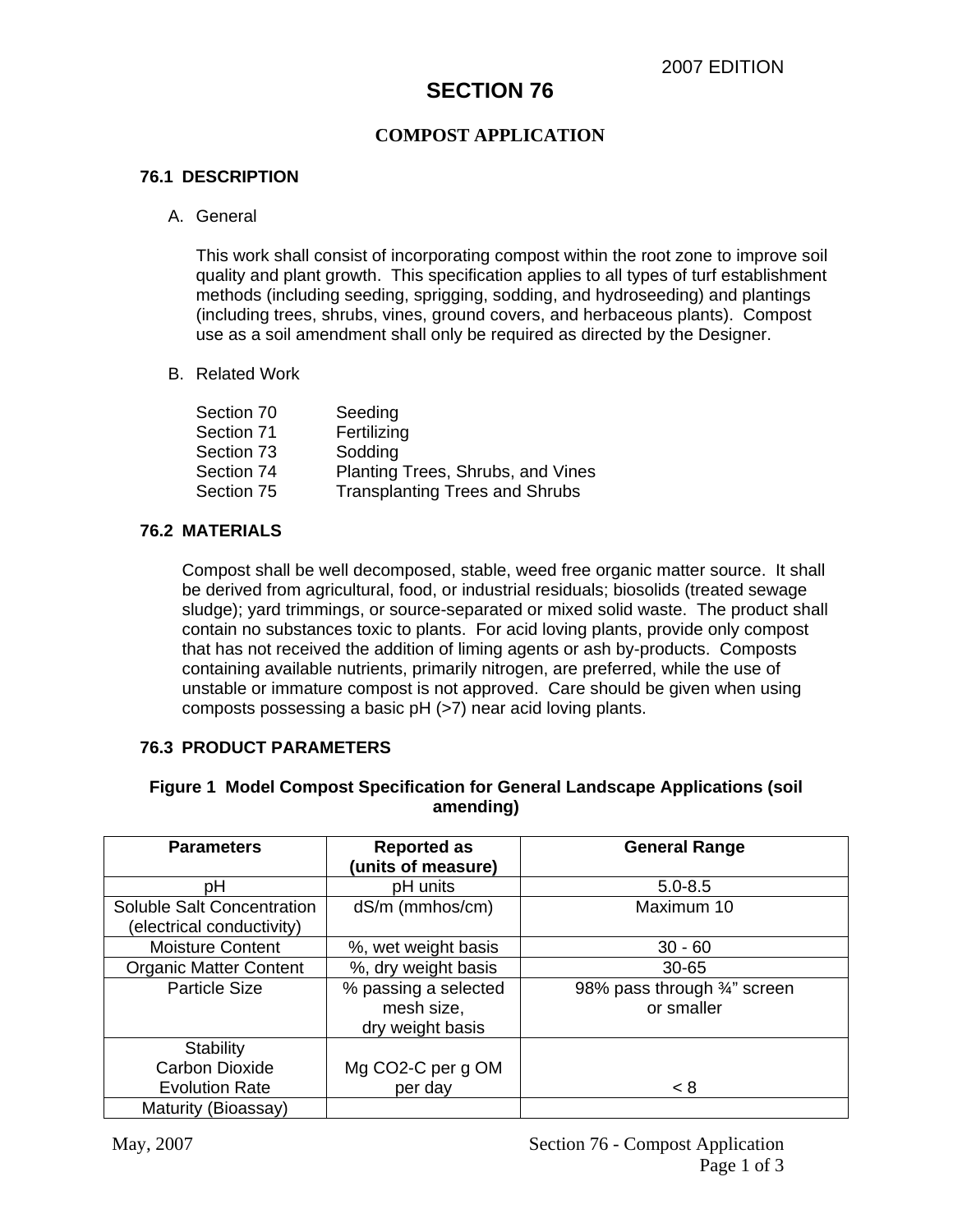# 2007 EDITION

| Seed Emergence and<br>Seeding Vigor                                                                    | %, relative to positive<br>control<br>%, relative to positive<br>control | Minimum 80%<br>Minimum 80%                                                                   |
|--------------------------------------------------------------------------------------------------------|--------------------------------------------------------------------------|----------------------------------------------------------------------------------------------|
| <b>Physical Contaminants</b>                                                                           | %, dry weight basis                                                      | $\leq 1$                                                                                     |
| <b>Chemical Contaminants</b>                                                                           | mg/kg (ppm)                                                              | Meet or exceed US EPA<br>Class A standard, 40<br><b>CFR 503.13, Tables</b><br>1 and 3 levels |
| <b>Biological Contaminants</b><br><b>Select Pathogens</b><br>Fecal Coliform Bacteria, or<br>Salmonella | MPN per gram per dry<br>weight<br>MPN per 4 grams per<br>dry weight      | Meet or exceed US EPA Class A<br>standard, 40 CFR 503.32(a) levels                           |

# **76.4 CONSTRUCTION REQUIREMENTS**

A. Soil Analysis

Before any soil preparation procedures ensue, a soil analysis shall be completed by a reputable laboratory to determine any nutritional requirements, pH and organic matter adjustments necessary. Once determined, the soil shall be appropriately amended to a range suitable for the turf species to be established. A copy of the results of the soil analysis shall be provided to the Engineer.

B. Turf Establishment

Compost shall be uniformly applied over the entire area at an average depth of 1 to 2 inches and incorporated to a minimum depth of 6 inches (for a 20% to 30% inclusion rate) using a rotary tiller or other appropriate equipment. The Designer shall specify the compost inclusion rate depending upon soil conditions and quality, plant tolerances, and manufacturer's recommendations. Pre-plant fertilizer and pH adjusting agents (e.g., lime and sulfur) may be applied before incorporation, as necessary. The use of stable, nutrient rich composts may reduce initial fertilizer requirements by the amount of available nutrients in the compost. Rake the soil surface smooth prior to seeding, sprigging, sodding, or hydroseeding. The soil surface shall be reasonably free of large clods, roots, stones greater than 2 inches, and other material which will interfere with planting and subsequent site maintenance. Water thoroughly after seeding, sprigging, or sodding.

C. Planting Bed Establishment

Compost shall be uniformly applied over the entire area at an average depth of 1 to 2 inches. The Designer shall specify the compost inclusion rate depending upon soil conditions and quality, plant tolerances, and manufacturer's recommendations. Incorporate uniformly to a minimum depth of 6 inches using a rotary tiller or other appropriate equipment. Lower compost application rates may be necessary for salt sensitive crops or where composts with higher salt levels are used. Pre-plant fertilizer and pH adjusting agents (e.g., lime and sulfur) may be applied before incorporation, as necessary. The use of stable, nutrient rich composts may reduce